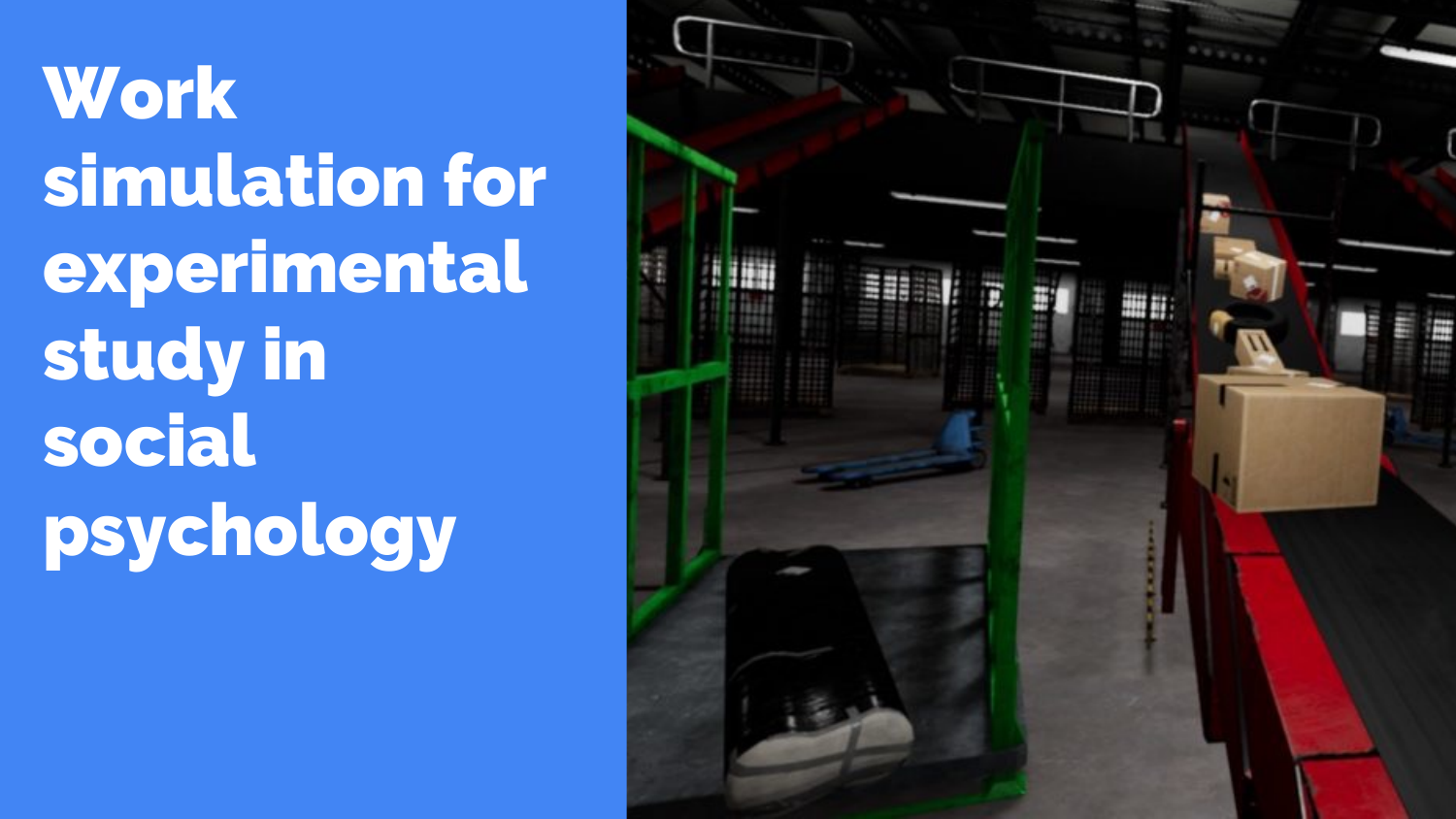## Study goals:

To develop and test a VR environment simulating an assembly line work.

The environment will be used to replicate some studies previously conducted through imagined scenarios suggesting some negative psychological consequences of repetitive and parcelled work (as opposed to work requiring autonomy), thus offering greater ecological validity and a higher level of participant immersion.

#### 2 experimental conditions:

- In the first condition, participants will be asked to assemble a whole object (eg. A wood chair), and they can freely choose the steps to follow.
- **•** In the second condition, participants will be asked to assemble only a part of the same object, repeatedly, as in an production line.
- **O** The system must also simulate different weights of the objects to be assembled, using objects' physics

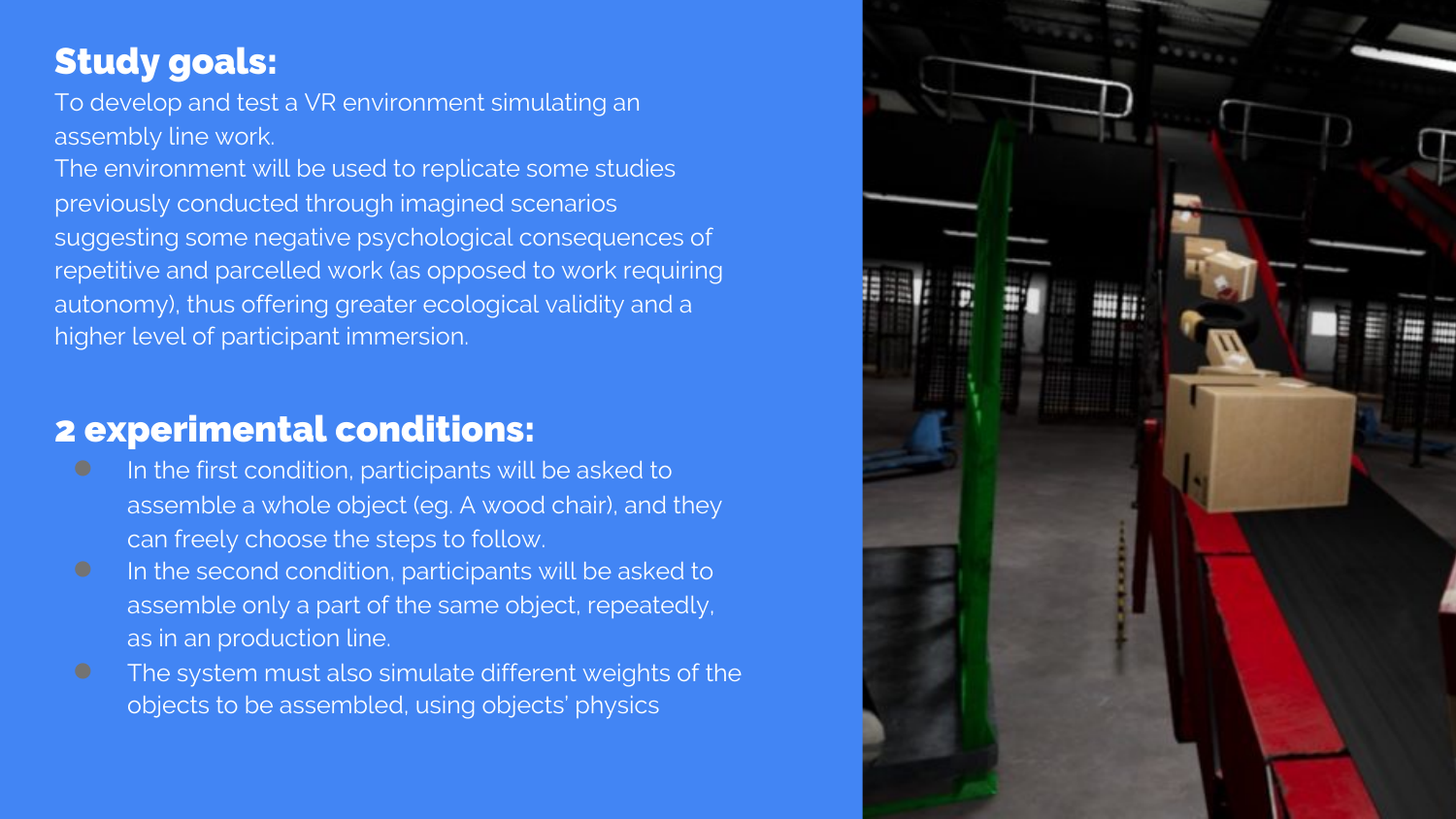## Experimental condition 1

The participant will see a workbench in first person view and will be asked to assembly a commercial object (e.g. a wooden chair) with no time limit.

The interface will present a short video tutorial of how a chair is assembled and the participant will have to reproduce the assembly by joining the pieces correctly on the workbench.

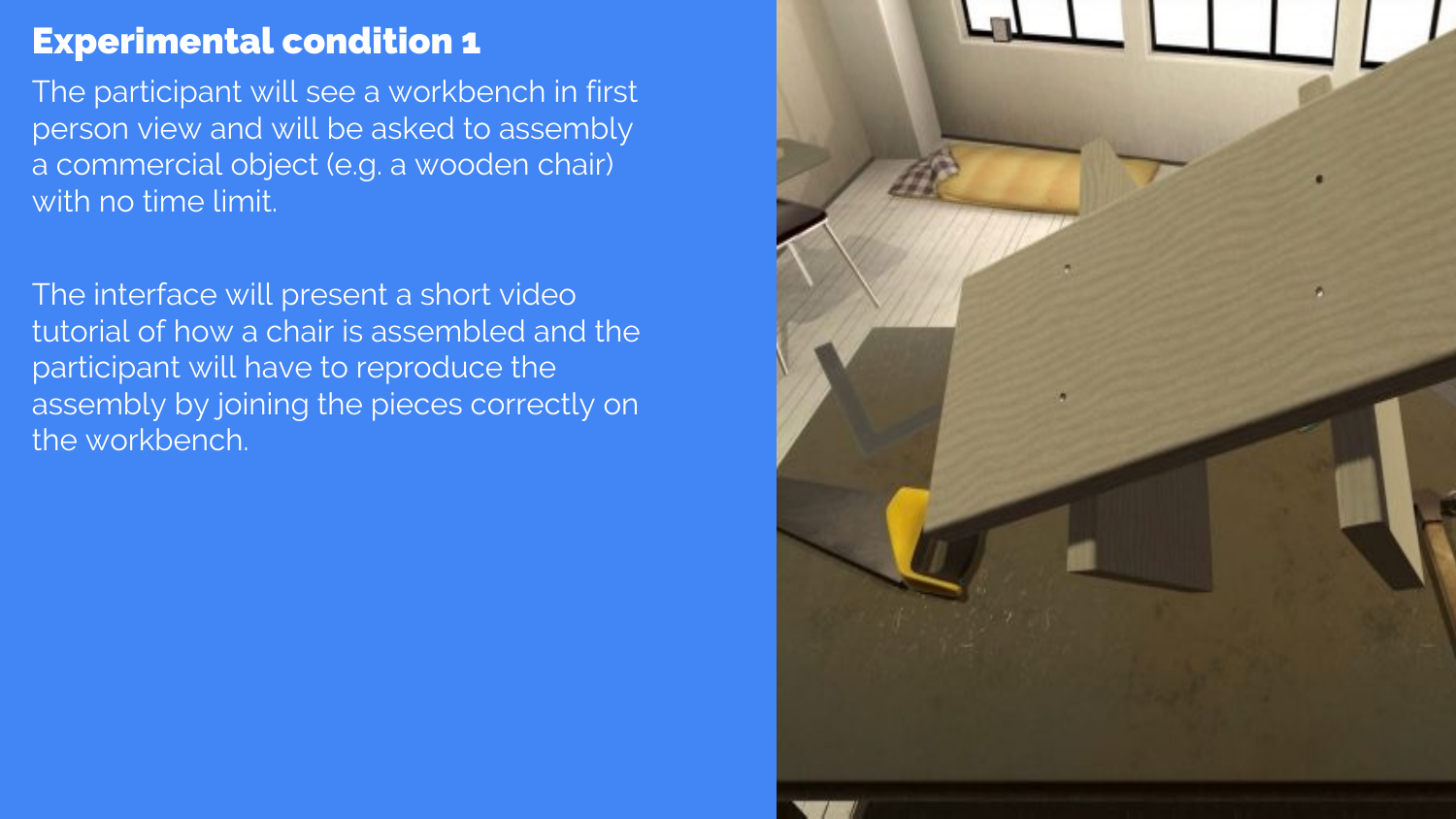#### Experimental condition 2

The participant will see a workbench in first person view and will be asked to image being a worker employed on an assembly line. The interface should present a timer which every 30 seconds paces the production of a part.

Every 30 seconds the parts are presented on the workbench, the participant takes the two parts and joins them (e.g. a chair leg with the chair base). After 30 seconds, the system presents the same pieces again to be assembled.

#### **NOTES**

The assemply of a chair is purely indicative, the object to be assembled will be evaluated together with the development team

The scenario should emphasise the sense of presence in a real assembly line production factory.